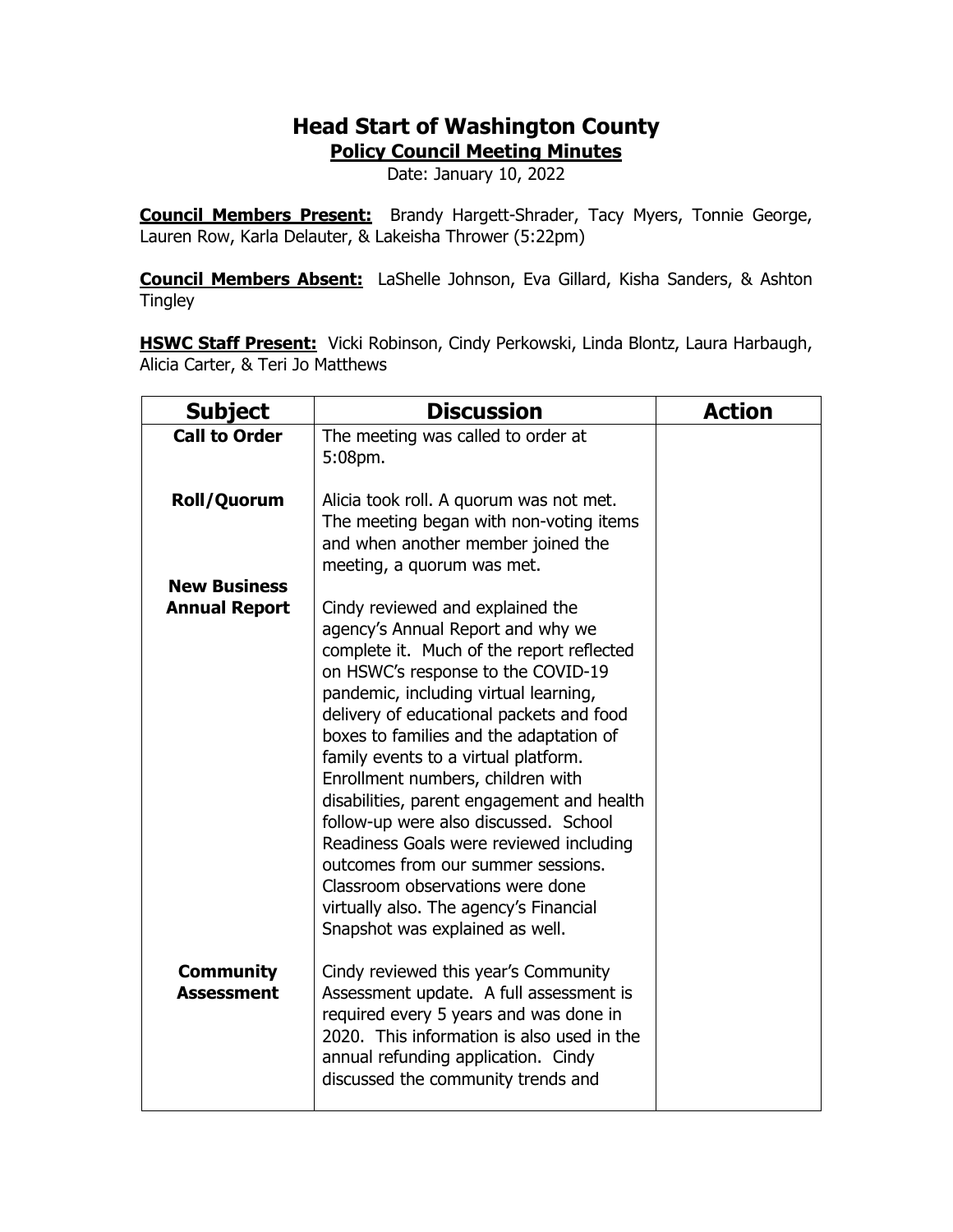|                                                   | changes, as well as how those have been<br>impacted by COVID-19.                                                                                                                                                                                                                                                |                                                                                                                                                   |
|---------------------------------------------------|-----------------------------------------------------------------------------------------------------------------------------------------------------------------------------------------------------------------------------------------------------------------------------------------------------------------|---------------------------------------------------------------------------------------------------------------------------------------------------|
|                                                   |                                                                                                                                                                                                                                                                                                                 |                                                                                                                                                   |
| <b>Accreditation</b><br><b>Update</b>             | Laura spoke briefly about the current<br>MSDE Accreditation process. In October,<br>we were told we would hold our current                                                                                                                                                                                      |                                                                                                                                                   |
|                                                   | accreditation until January 2023. As Elgin<br>and Noland are first to be assessed, Eva<br>has attended the MSDE Accreditation                                                                                                                                                                                   |                                                                                                                                                   |
|                                                   | Orientation and has teams at Elgin &<br>Noland that include parents. Shriver will<br>follow next. A Self-Assessment will be<br>completed first, then a visit from<br>observers will be requested. We will<br>update as the process moves forward.                                                               | Motion to approve<br>November minutes<br>made by Lauren.<br>Seconded by<br>Brandy. No<br>discussion. All in<br>favor. None                        |
| <b>Minutes</b>                                    | The minutes from the November meeting<br>were reviewed. There were no corrections<br>or changes.                                                                                                                                                                                                                | opposed. Motion<br>passed.                                                                                                                        |
| <b>Treasurer's</b><br><b>Report</b>               | The Treasurer's Report was reviewed.                                                                                                                                                                                                                                                                            | Motion to approve<br>the Treasurer's<br>Report made by<br>Brandy. Seconded<br>by Lauren. No                                                       |
| <b>Director's Update</b><br><b>Monthly Report</b> | Vicki reviewed the Monthly Report through<br>the end of November. EHS has full<br>enrollment. HS continues to be under-<br>enrolled but is improving. OHS has<br>postponed enrollment tracking again for                                                                                                        | discussion. All in<br>favor. None<br>opposed. Motion<br>passed.                                                                                   |
|                                                   | this program year. The waitlist is growing<br>every month. We received 28 new<br>applications in November. Homeless<br>numbers are steady. Overall attendance is<br>less than 85% but is not horrible<br>considering $COVID + regular cold$ and flu<br>cases.                                                   | Motion to approve<br>Monthly Report<br>made by Brandy.<br>Seconded by Tacy.<br>No discussion. All<br>in favor. None<br>opposed. Motion<br>passed. |
| <b>Finance Reports</b>                            | Vicki reviewed the Financial Reports<br>through the end of November. There<br>were not many changes to note. We have<br>23% remaining in the annual budget. In-<br>Kind is 3.6% under budget as no<br>volunteers are allow in centers. We will<br>discuss requesting an in-kind waiver later<br>in the meeting. | Motion to approve<br>the Financial<br>Reports made by<br>Brandy. Seconded<br>by Karla. No<br>discussion. All in<br>favor. None                    |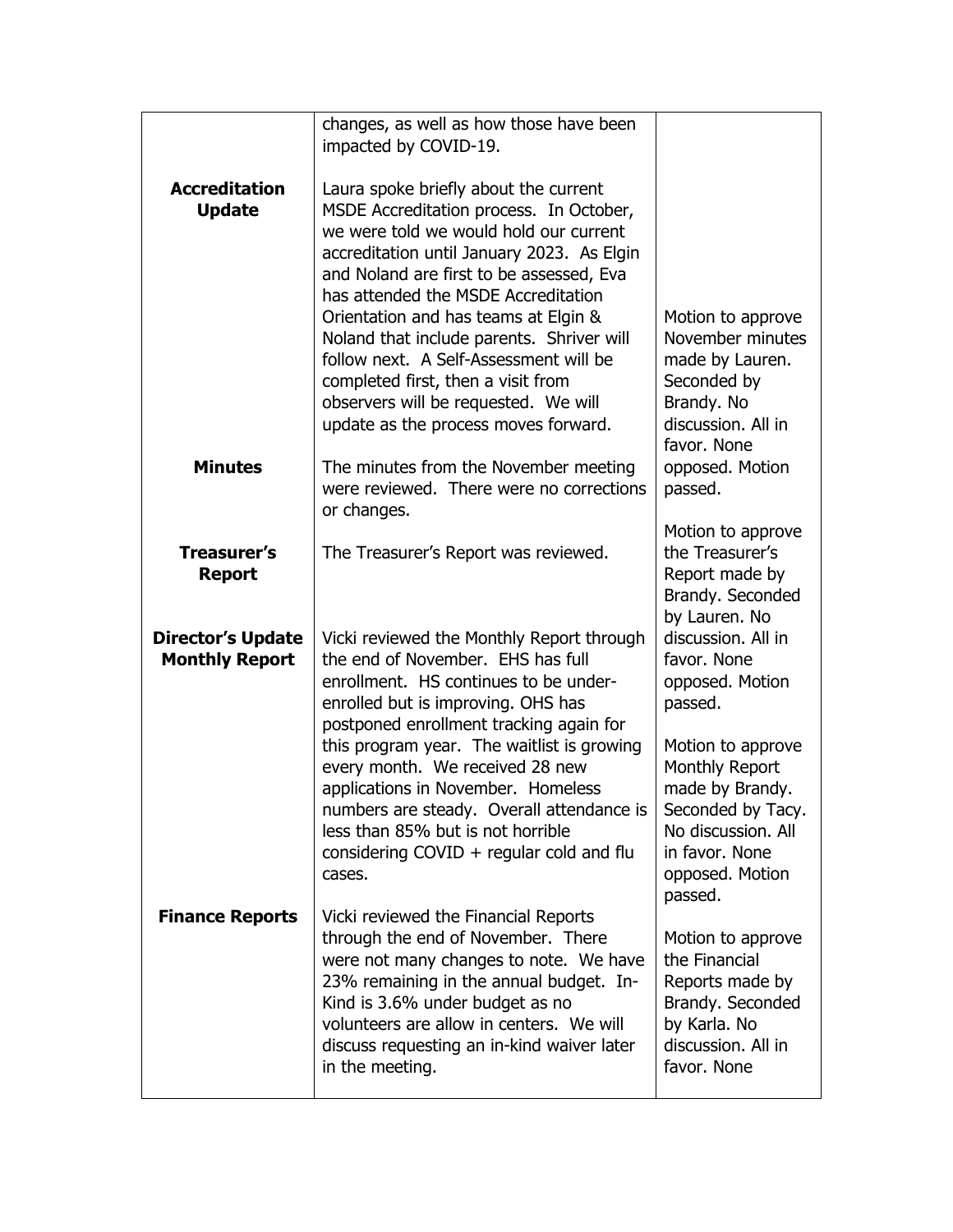|                                                          |                                                                                                                                                                                                                                                                                                                                                                                                                                       | opposed. Motion<br>passed.                                                                                                                                         |
|----------------------------------------------------------|---------------------------------------------------------------------------------------------------------------------------------------------------------------------------------------------------------------------------------------------------------------------------------------------------------------------------------------------------------------------------------------------------------------------------------------|--------------------------------------------------------------------------------------------------------------------------------------------------------------------|
| <b>In-Kind Waiver</b>                                    | Vicki shared and discussed the request<br>letter that has been prepared to submit to<br>the regional office requesting an in-kind                                                                                                                                                                                                                                                                                                     |                                                                                                                                                                    |
|                                                          | waiver for the past fiscal year. It details<br>the budget period, the amount budgeted<br>for in-kind, what was achieved, and the<br>deficit. The reasoning is because of the<br>COVID-19 pandemic and having no<br>volunteers allowed in centers. This is an<br>issue facing the majority of programs<br>nationwide.                                                                                                                  | Motion to approve<br>the In-Kind Waiver<br>Request made by<br>Lauren. Seconded<br>by Brandy. No<br>discussion. All in<br>favor. None<br>opposed. Motion<br>passed. |
| <b>Head Start</b><br><b>Happenings</b>                   | Alicia said the agency will be closed on<br>1/17 for MLK Jr. Day, 1/19 is PBIS from 1-<br>2:30pm, 1/24 the agency will be closed to<br>children for PD, & 1/24 is the next BOD<br>meeting. Spring parent/teacher<br>conferences will be held in February, on<br>2/2 DTBY will begin for the spring season<br>and be held virtually. The next PC<br>meeting will be on 2/14.                                                           |                                                                                                                                                                    |
| <b>Strategic Plan</b>                                    | Vicki said the Strategic Plan is usually on<br>the agenda for this time of year, however,<br>with COVID, we are using our 5-year goals<br>as our guideline for moving forward and<br>hope to adopt a more structured plan<br>once the pandemic allows for more long-<br>term planning.                                                                                                                                                |                                                                                                                                                                    |
| <b>Old Business</b><br><b>Classroom</b><br><b>Update</b> | Vicki said all classrooms are open although<br>there have been a few COVID closures<br>here and there depending on cases.                                                                                                                                                                                                                                                                                                             |                                                                                                                                                                    |
| <b>Vaccine Mandate</b><br><b>Update</b>                  | Tonnie requested an update on staff<br>vaccinations. Vicki said vaccinations are<br>going very well. We have our final clinic<br>on 1/31 with several staff scheduled to<br>finish their series. We have been meeting<br>with staff regarding exemption requests.<br>Currently, about 80% of staff are fully<br>vaccinated with less than 10 exemptions.<br>We are projecting to only lose 2 people.<br>Staff have really stepped up. |                                                                                                                                                                    |